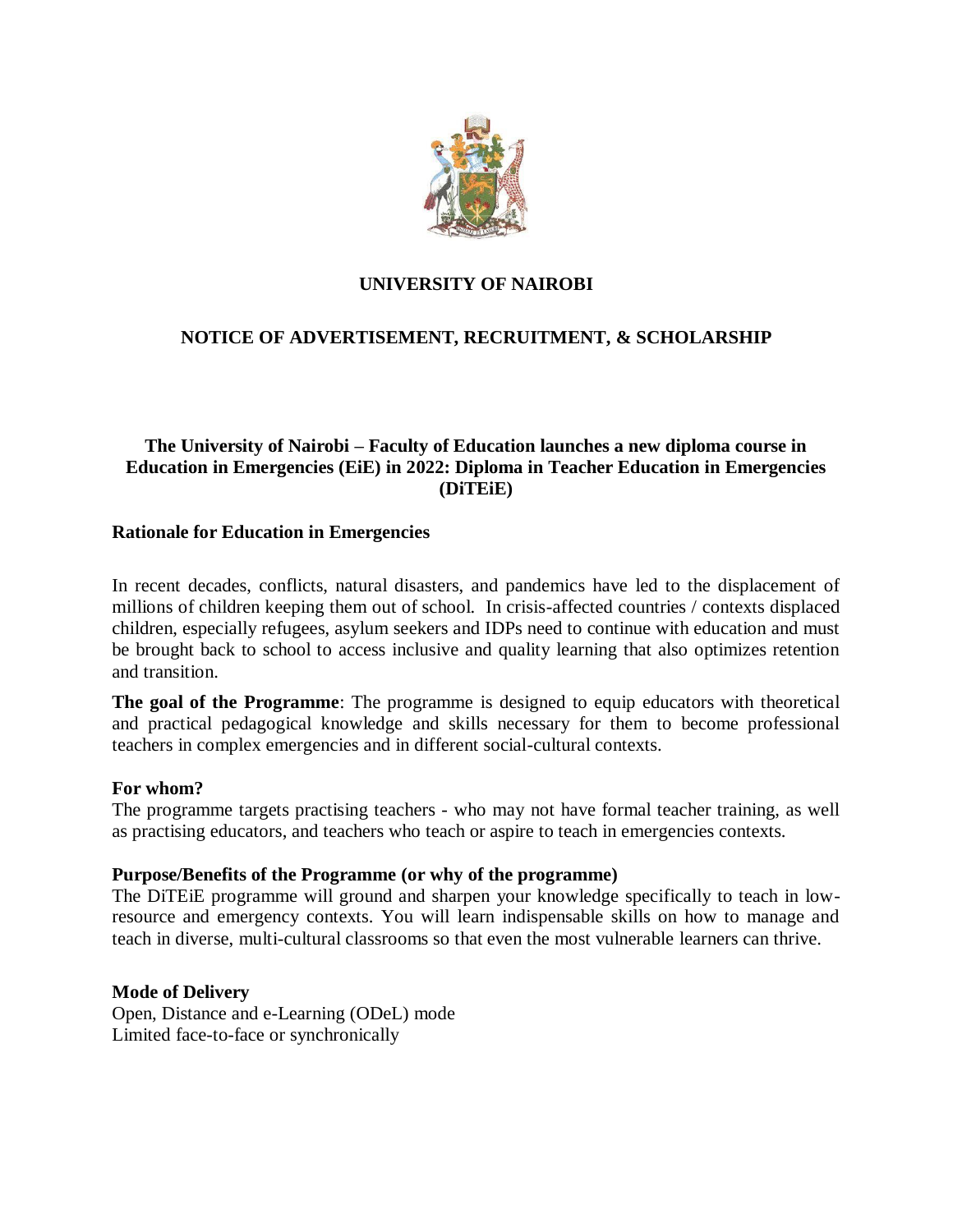## **Funding:**

There are limited scholarships (twelve - in number) under the Orange Knowledge Programme (OKP) managed by Nuffic and funded by the Ministry of Foreign Affairs in the Netherlands.



*Women, persons with disabilities, persons from all refugee communities and ethnicities, and marginalized groups are encouraged to apply. The University of Nairobi is an equal opportunity and inclusive institution.*

## **Minimum Admission Requirements**

The common admission regulations governing diploma courses at the University of Nairobi shall apply. The entry requirements for the Diploma in Teacher Education in Emergencies shall be:

- KCSE mean grade C plain; or
- KCSE mean grade C- (minus) and a P1 certificate or a certificate in any field from a postsecondary institution recognised by the University of Nairobi Senate; or
- KCE Division III and a certificate in any field from a post-secondary institution recognized by the University of Nairobi Senate; or
- KACE 1 principal pass; or
- A University degree in any field from an institution recognized by the University of Nairobi Senate.

## **Application Procedure**

Step 1: Visit the application website

[http://application.uonbi.ac.ke](http://application.uonbi.ac.ke/)

Step 2: Registration and creation of user account

Step 3: Profile management; key in personal details

Step 4: Uploading of certified testimonials

Step 5: Programme selection

Select and apply for Diploma in Education in Emergencies. You will be issued with a **reference number** and directed to pay the prescribed application fee. Always quote the reference number.

Step 6: Payment of Application Fees; 3000 KES, non-refundable

Pay the application fees using a Credit/Debit card

**Mpesa Pay bill: Direct Cash deposit to KCB Branch University Way. Account Name-University of Nairobi (CESSP). Account number: 1177976374**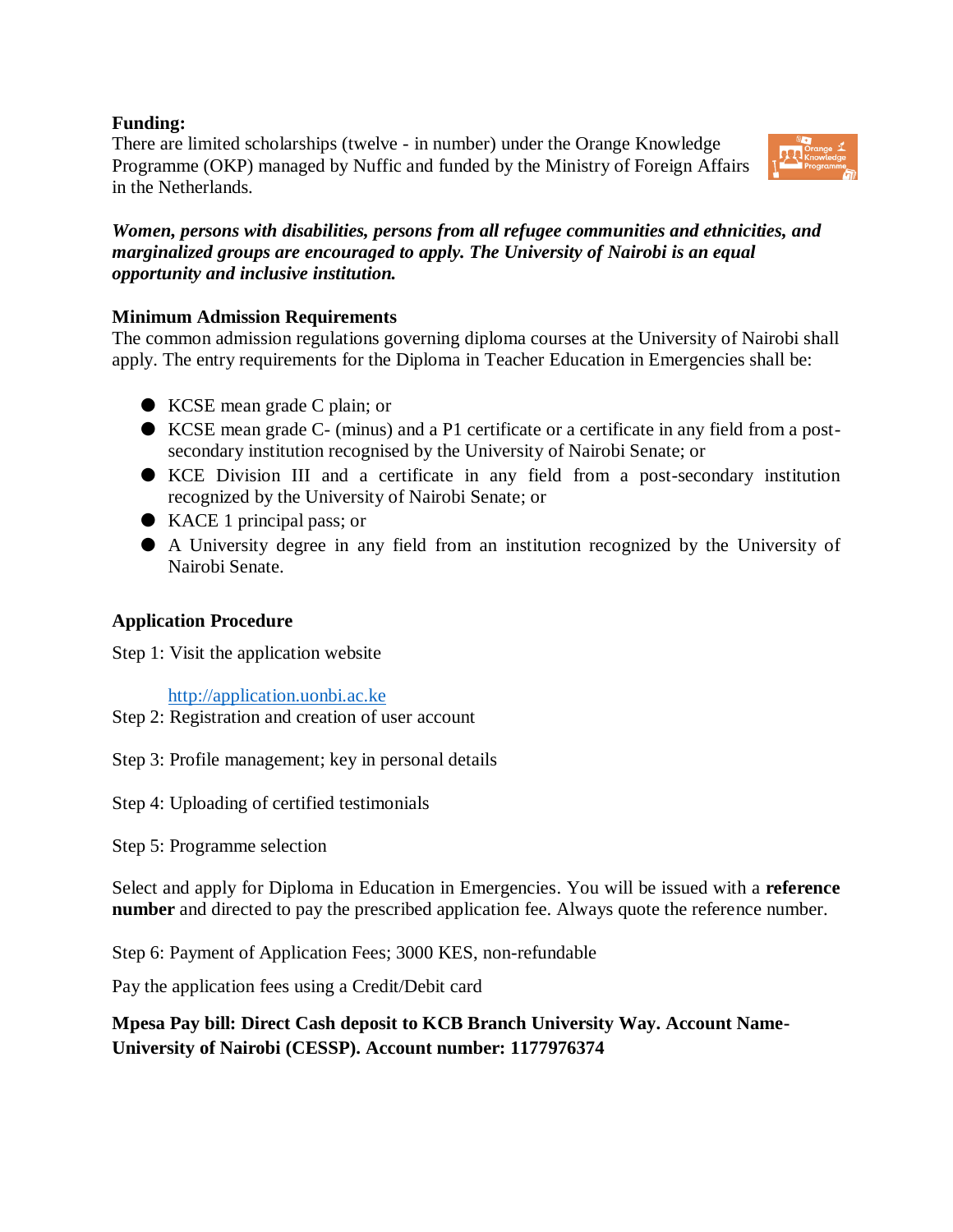### **Fee structure**

| <b>No. of Units</b>                       | <b>Tuition</b><br><b>KES</b> per unit)<br><b>KES 15,000</b> | <b>Exams</b><br>KES(1,000 per unit) | <b>Total KES</b> |
|-------------------------------------------|-------------------------------------------------------------|-------------------------------------|------------------|
| $15$ unit + project and teaching practice |                                                             |                                     |                  |
| Semester 1                                | 5 units<br>Statutory                                        |                                     | 75,000           |
|                                           |                                                             |                                     | 28,750           |
| Semester 2                                | 5 units                                                     |                                     | 75,000           |
|                                           | Statutory                                                   |                                     | 2,250            |
| Semester 3                                | 5 units                                                     |                                     | 75,000           |
|                                           | Statutory                                                   |                                     | 2,250            |
| Semester 4 (project and teaching          |                                                             |                                     | 23,750           |
| practice)                                 | Statutory                                                   |                                     |                  |
| Exam fees                                 |                                                             |                                     | 15,000           |
|                                           | <b>GRAND TOTAL</b>                                          |                                     | 297,000          |

### **NOTE: The Tuition fee of KShs 15,000 per unit is inclusive of Project and Teaching Practice**

### **Scholarships**

We have 12 scholarships available that fully cover the full cost of the program. Scholarship students will also be issued with a notebook (laptop) for the study duration, as well as data allowance.

### **Officers of the Faculty who can be contacted:**

### **The Dean, Faculty of Education**

University of Nairobi [dean-fed@uonbi.ac.ke](mailto:dean-fed@uonbi.ac.ke)

**Registrar, Faculty of Education** [registrar-fed@uonbi.ac.ke](mailto:registrar-fed@uonbi.ac.ke)

### **The Chairman**

Department of Education Administration, Policy and Curriculum Studies [dept-edpcs@uonbi.ac.ke](mailto:Dept-edpcs@uonbi.ac.ke)

**Dr Loise Gichuhi Coordinator, Education in Emergencies Thematic Area**  Diploma in Teacher Education in Emergencies (DiTEiE) [Loise.wambui@uonbi.ac.ke/,](about:blank) [gichuhiloise@gmail.com](mailto:gichuhiloise@gmail.com)